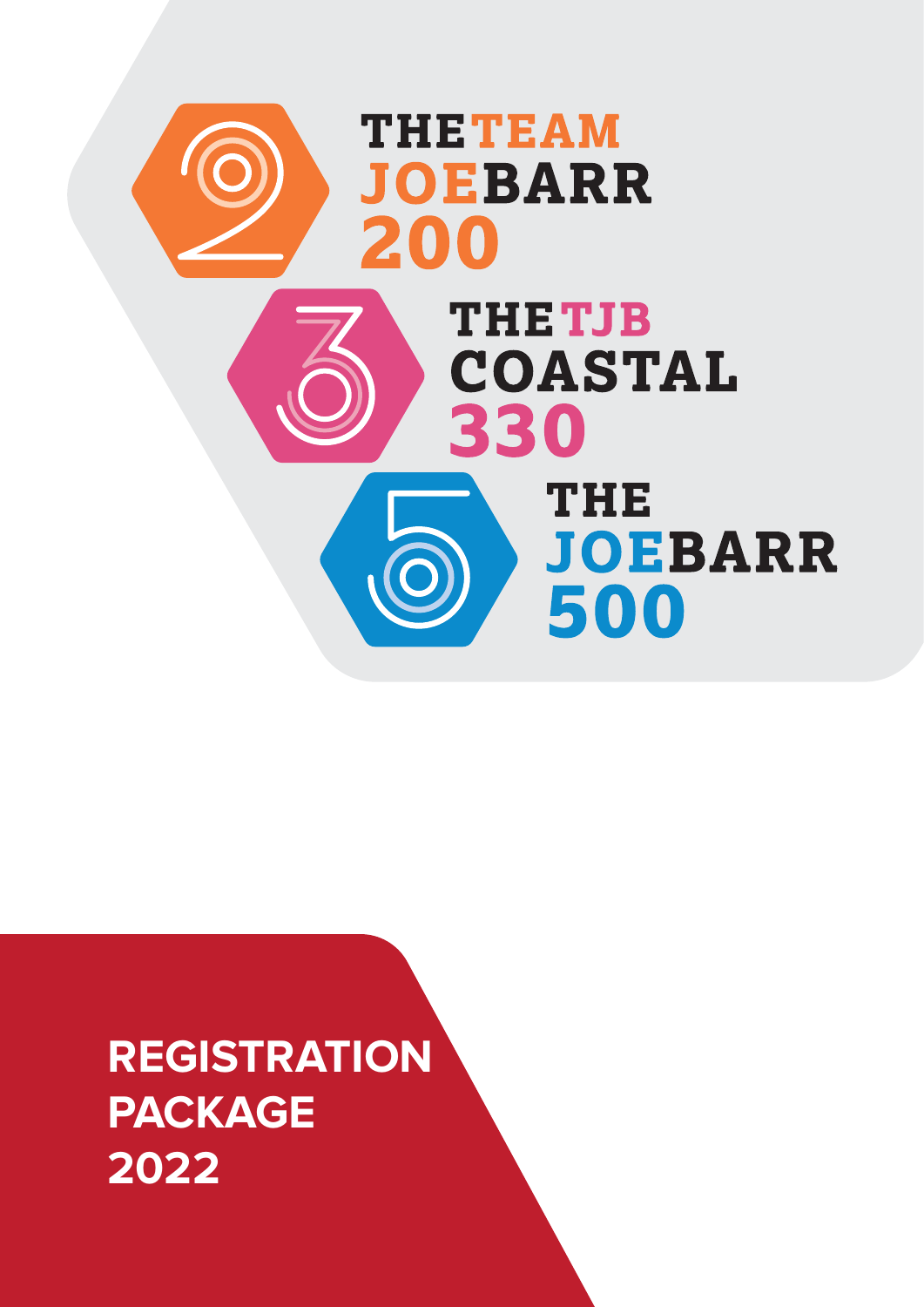





## Release and Waiver of Liability and Indemnity Agreement

EVERY CYCLIST AND CREW MEMBER TO SIGN

(Read Carefully Before Signing)

In consideration of being permitted to participate in any way in the Team Joe Barr 200, The TJB Coastal 330 or The Joe Barr 500 and/or being permitted to enter for any purpose any restricted area (herein defined as anyarea where admittance to the general public is prohibited), the participant named below agree:

1. I fully understand and acknowledge that:

- There are risks and dangers associated with participation in the Team Joe Barr 200, The TJB Coastal 330 or The Joe Barr 500 which could result in bodily injury, partial and/or total disability, paralusis and death:
- The social and economic losses and/or damages, which could result from these risks and dangers described above, could be severe;
- These risks and dangers maybe caused by the action, inaction or negligence of the participant or the action, inaction or negligence of others, including but not limited to, the Releasees named below; and
- There may be other risks not known to us or are not reasonably forseeable at this time.

2. I accept and assume such risks and responsibility for the losses and/or damages following such injury, disability,paralysis or death, however caused and whether caused in whole or in part by the negligence of the Releasees named below.

3. I HEREBY RELEASE, WAIVE, DISCHARGE AND COVENANT NOT TO SUE any facilities used by the participant, including its owners, managers, promoters, lessees of premises used to conduct the Team Joe Barr 200, The TJB Coastal 330 and The Joe Barr 500 events, premises, inspectors, underwriters, consultants and others who give recommendations, directions, or instructions to engage in risk evaluation or loss control activities regarding any facilities or events held at such facilities and each of them, their directors, officers, agents, employees, allfor the purposes herein referred to as "Releasee"… FROM ALL LIABILITY TO THE UNDERSIGNED, my/our personal representatives, assigns, executors, heirs and next of kin FOR ANY AND ALL CLAIMS, DEMANDS, LOSSES OR DAMAGES AND ANY CLAIMS OR DEMANDS THEREFORE ON ACCOUNT OF ANY INJURY, INCLUDING BUT NOT LIMITED TO THE DEATH OF THE PARTICIPANT OR DAMAGE TO PROPERTY, ARISING OUT OF OR RELATING TO THE EVENT(S) CAUSED OR ALLEGED TO BE CAUSED IN WHOLE OR IN PART BY THE NEGLIGENCE OF THE RELEASEE OR OTHERWISE.

4. I HEREBY acknowledge that the Team Joe Barr 200, The TJB Coastal 330 and The Joe Barr 500 and the activities associated therewith are very dangerous and involve the risk of serious injury and/or death and/or property damage. Each of the undersigned also expressly acknowledges that injuries received may be compounded or increased by negligent rescue operations or procedures of the releases. I also acknowledge that while Team Joe Barr have minimal marshals on course, the job of these marshals is to monitor adherence to the race RULES. These marshals can facilitate riders and crew in difficulty, however, the responsibility of maintaining the health and wellbeing of rider and crew rests within each rider and crew.

5. EACH OF THE UNDERSIGNED further expressly agrees that the foregoing release, waiver, and indemnity agreement is intended to be broad and inclusive as is permitted by the laws of Northern Ireland and Ireland in which the Team Joe Barr 200, The TJB Coastal 330 and The Joe Barr 500 are conducted and that if any portion is held invalid, it is agreed that the balance shall, notwithstanding continue in full legalforce and effect.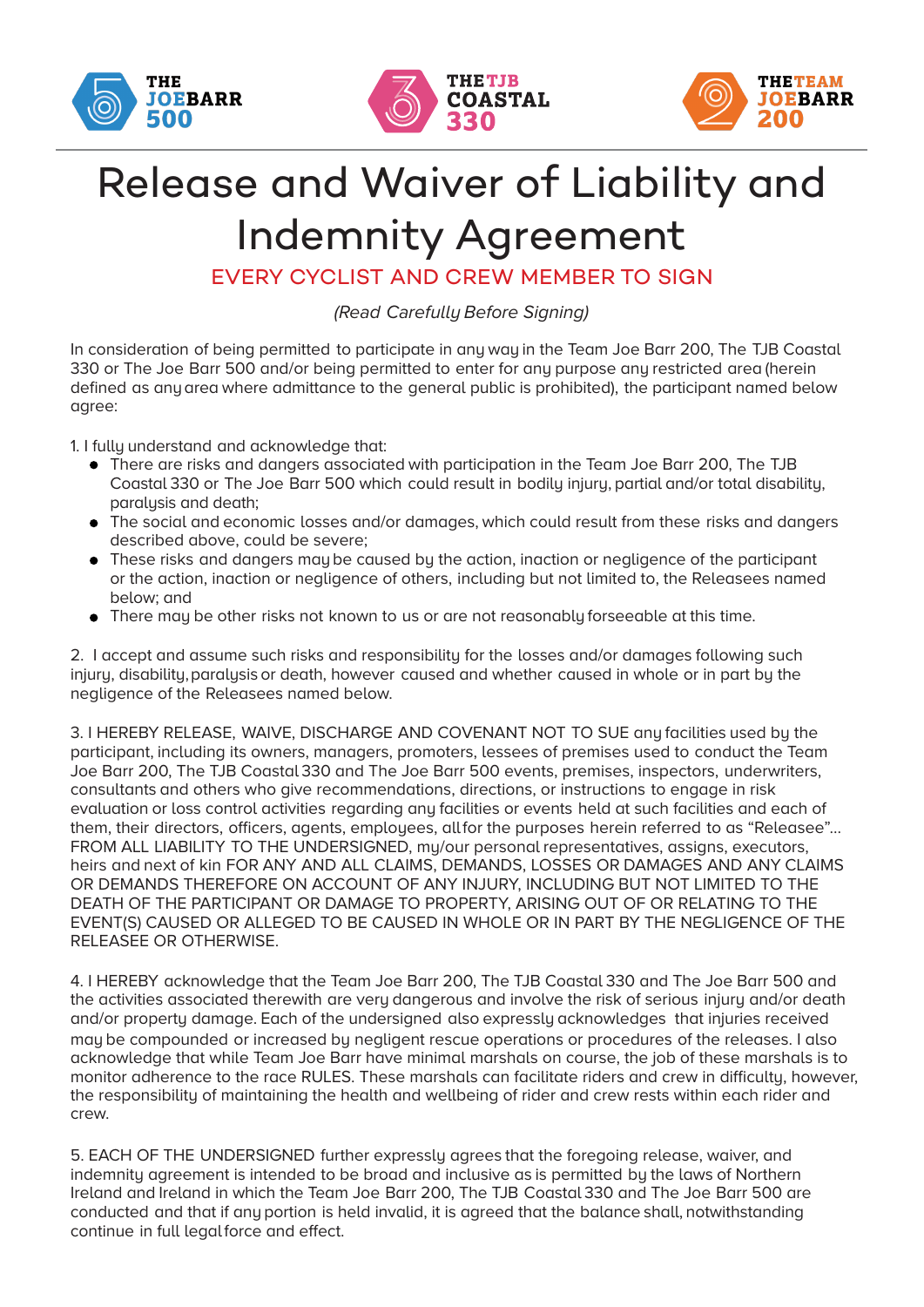





I HAVE READ THIS RELEASE AND WAIVER OF LIABILITY, ASSUMPTION OF RISK AND INDEMNITY AGREEMENT, FULLY UNDERSTAND ITS TERMS, UNDERSTAND THAT I HAVE GIVEN UP SUBSTANTIAL RIGHTS BY SIGNING IT, AND HAVE SIGNED IT FREELY AND VOLUNTARILY WITHOUT ANY INDUCEMENT, ASSURANCE, OR GUARANTEE BEING MADE TO ME AND INTEND MY SIGNATURE TO BE COMPLETE AND UNCONDITIONAL RELEASE OF ALL LAIBILITY TO THE GREATEST EXTENT ALLOWED BY LAW.

| <b>Printed Name</b> | Signature | Date |
|---------------------|-----------|------|
|                     |           |      |
|                     |           |      |
|                     |           |      |
|                     |           |      |
|                     |           |      |
|                     |           |      |
|                     |           |      |
|                     |           |      |
|                     |           |      |
|                     |           |      |
|                     |           |      |
|                     |           |      |
|                     |           |      |
|                     |           |      |
|                     |           |      |
|                     |           |      |
|                     |           |      |
|                     |           |      |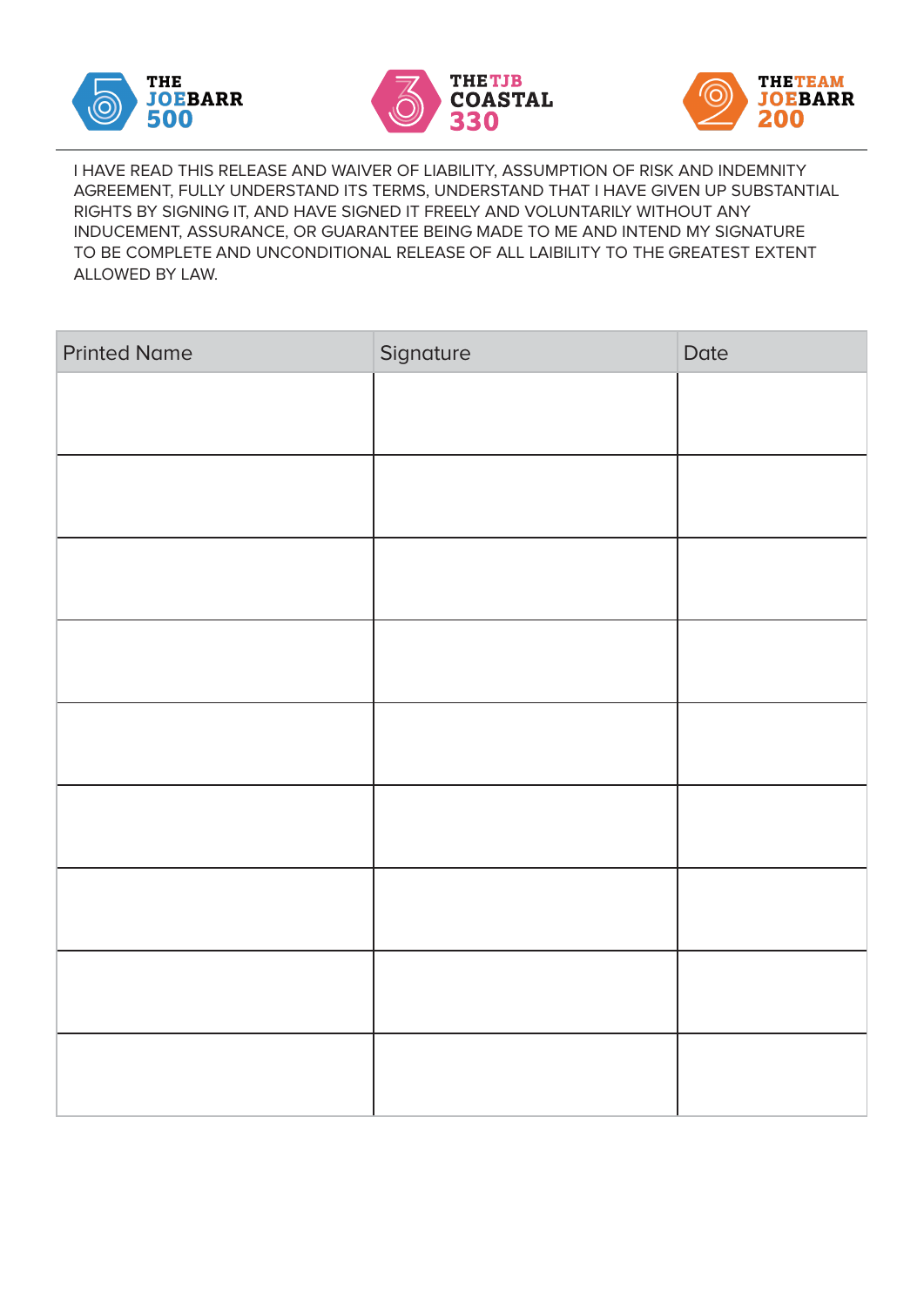





## Informed Consent

ONE PER EACH RACER

| Name:                     |  |
|---------------------------|--|
| Date of Birth:            |  |
| Address:                  |  |
| Contact Tel. No.:         |  |
| <b>Emergency Contact:</b> |  |
| Email Address:            |  |

I,  $\vert$ , declare that I intend to take part in the Team Joe Barr 200, The TJB Coastal 330 or The Joe Barr 500 (please circle one) 2022. I am aware that as with all types of exercise there is an inherent risk of heart attack, light-headedness, fainting, cramps, muscle or joint injury, etc.

I have discussed any prior health condition/s that are a concern with my physician and I have decided to participate in this event. I acknowledge the risks and I understand I am free to withdraw from this event at any time. I understand that Team Joe Barr accepts no responsibility whatsoever for any injuries or death during or after participation in this event. I agree that the role of any Team Joe Barr marshal is to monitor and report race RULE violation.I agree that I have read, understood and agreed the contents of this informed consent agreement in its entiretu.

| <b>Signed by Participant</b> | Date |
|------------------------------|------|
|                              |      |
| Signed by Race Official      | Date |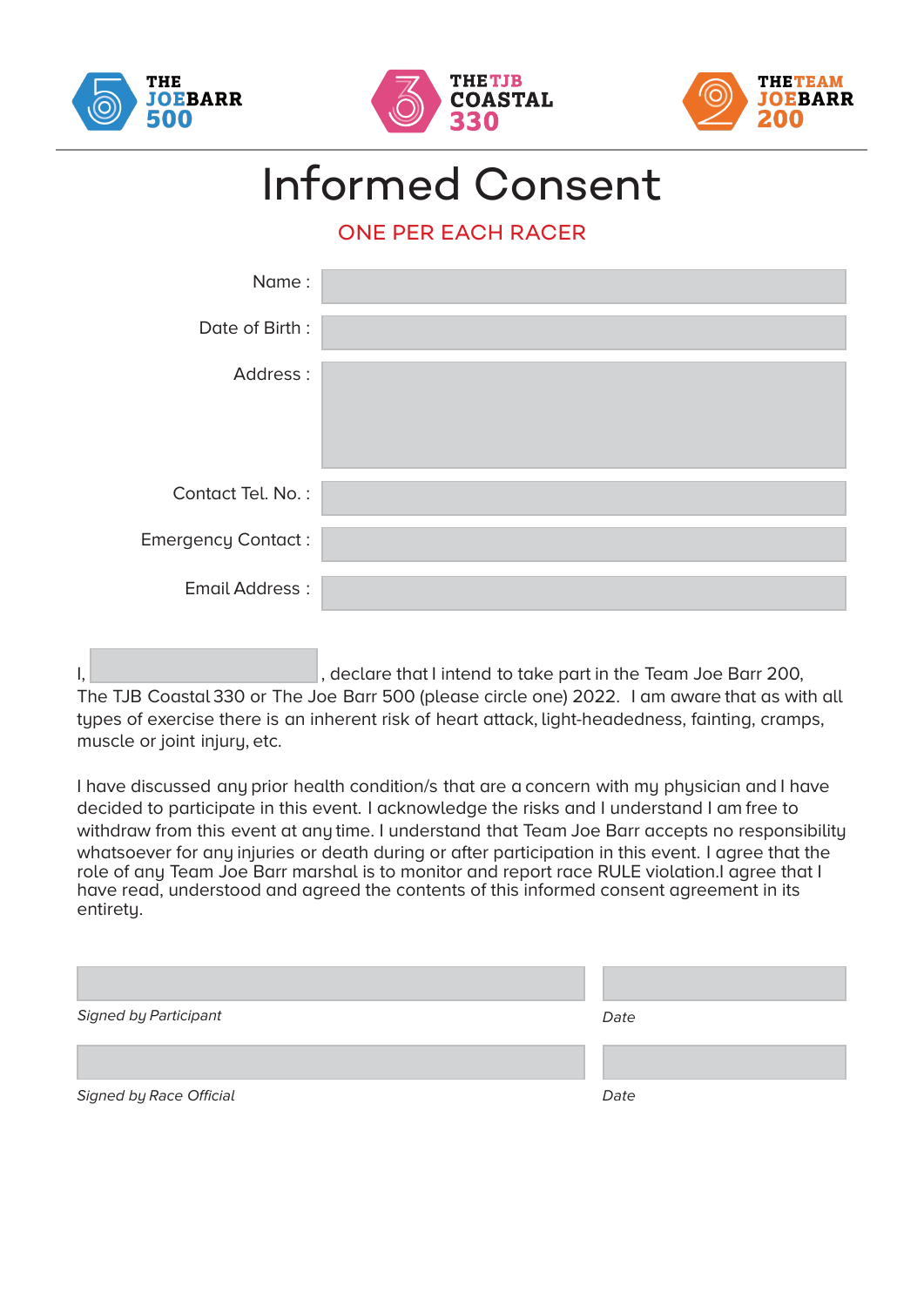





## Racer Information Form

FILL OUT BEFORE SIGN-ON

Team or Racer Name :

|                         | Racers Name(s) | Racing Age* |
|-------------------------|----------------|-------------|
| $\mathbf{1}$            |                |             |
| $\overline{2}$          |                |             |
| 3                       |                |             |
| $\overline{\mathbf{4}}$ |                |             |

\*Racing Age is the age the racer will be at the time of the race.

Please provide for inspection either your driving licence or passport as proof of age and I.D.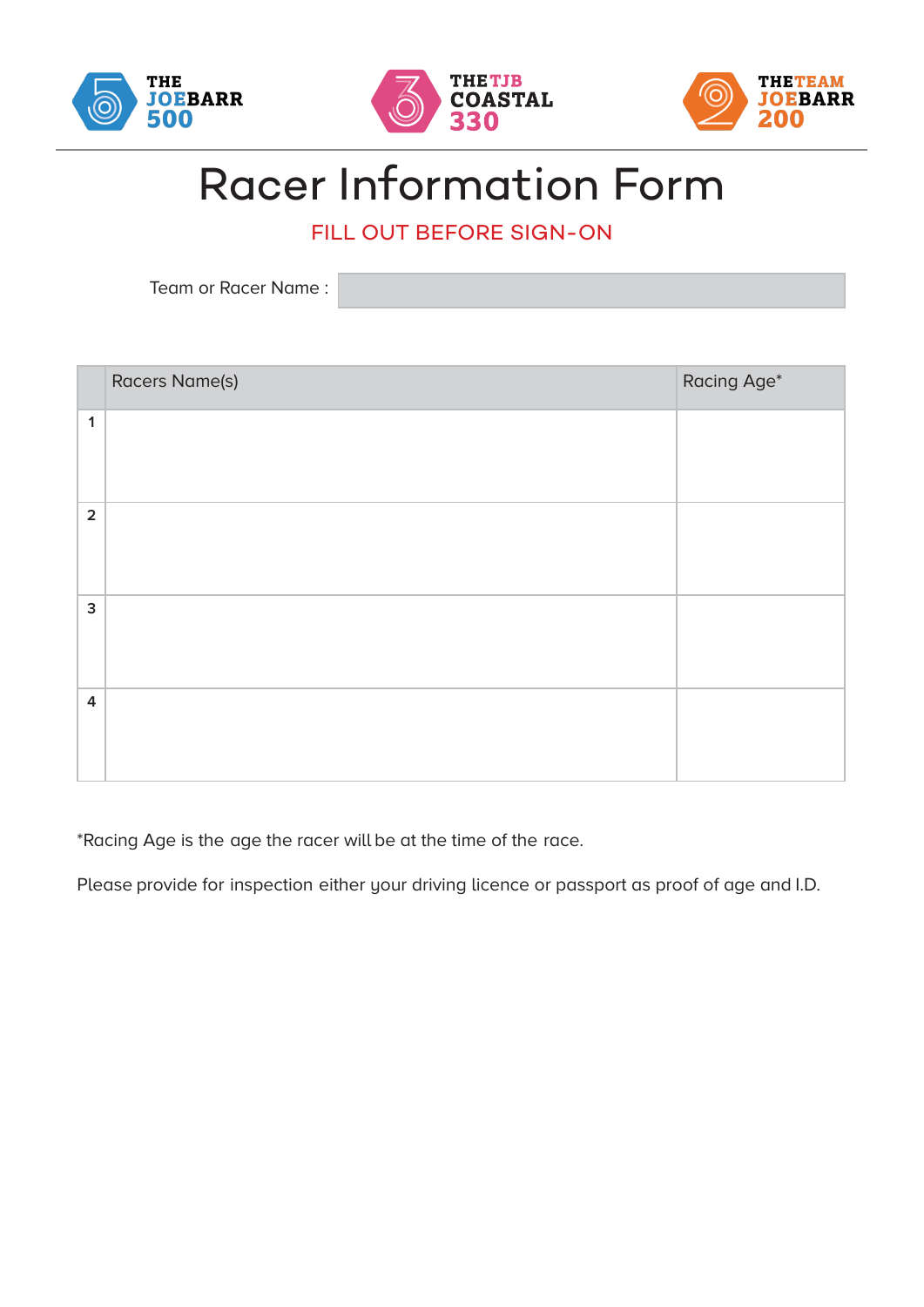





## Crew Information Form

#### FILL OUT BEFORE SIGN-ON

| Team or Racer Name:        |  |
|----------------------------|--|
| <b>Crew Chief Name:</b>    |  |
| <b>Team Contact Number</b> |  |

**IMPORTANT:** This is the number that will be used to contact to crew under race conditions and must be kept on at all times.

|                         | <b>Crew Names</b> | $\mathsf{D}.\mathsf{O}.\mathsf{B}$ | Driving Licence Inspected |      |  |
|-------------------------|-------------------|------------------------------------|---------------------------|------|--|
|                         |                   |                                    | <b>YES</b>                | $NO$ |  |
| $\mathbf 1$             |                   |                                    |                           |      |  |
| $\overline{\mathbf{2}}$ |                   |                                    |                           |      |  |
| 3                       |                   |                                    |                           |      |  |
| $\overline{\mathbf{4}}$ |                   |                                    |                           |      |  |
| 5                       |                   |                                    |                           |      |  |
| $6\phantom{1}6$         |                   |                                    |                           |      |  |
| $\overline{7}$          |                   |                                    |                           |      |  |
| 8                       |                   |                                    |                           |      |  |

Please produce all parts of driving licence for EACH driver along with proof of insurance for inspection.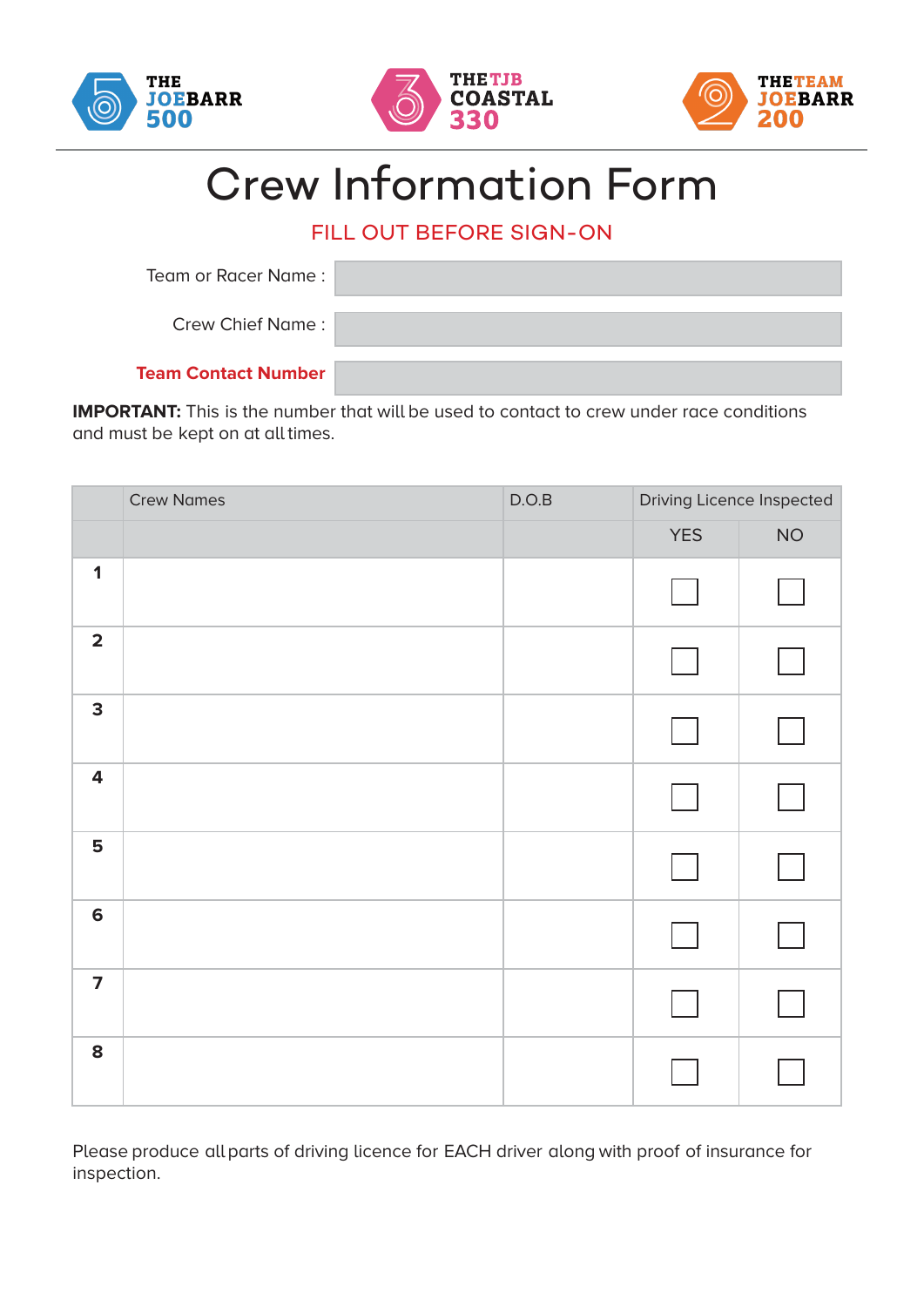





# Bicycle Inspection Form

Fill out the specific bicycle information at the top of the form BEFORE inspection.

Solo Racer/Team Name :

Number of Bikes :

| Lights                                                                                  | Bike 1 | Bike 2 |
|-----------------------------------------------------------------------------------------|--------|--------|
| Red Rear Tail Light. Must be visible from 150 meters                                    |        |        |
| Headlight which projects light 6 meters onto pavement and be visible for<br>100 meters. |        |        |
| Spare Batteries for lights                                                              |        |        |
| Helmet in good condition                                                                |        |        |

| Reflective Material                                                                                        | Bike 1 | Bike 2 |
|------------------------------------------------------------------------------------------------------------|--------|--------|
| 15cm x 1cm on rear seat stays                                                                              |        |        |
| 15cm x 1cm on side front fork                                                                              |        |        |
| Three pieces measuring 3cm x 1cm on each side of wheel, including<br>spares, if not standard box rim wheel |        |        |
| 3cm x 1cm back of crank arms, visible from the rear of the bike.                                           |        |        |
| High Viz vest / clothing for rider                                                                         |        |        |

| First Aid Kit                                                                | Comments |
|------------------------------------------------------------------------------|----------|
| First Aid Kit - adequate to deal with minor cuts and grazes, impact injuries |          |
| and breakages (disinfectant, gauze, plasters, bandages)                      |          |

Judgment of the Officials is **FINAL**. If your equipment is deficient, consult the Race Official for the location of nearby shops where you maytry to correct the deficiency. A second inspection will then be required **PRIOR** to the race start to clear the deficiency.

Team Joe Barr Official Signature data that the Date Date Racer or Crew Chief Signature **Date** Date Date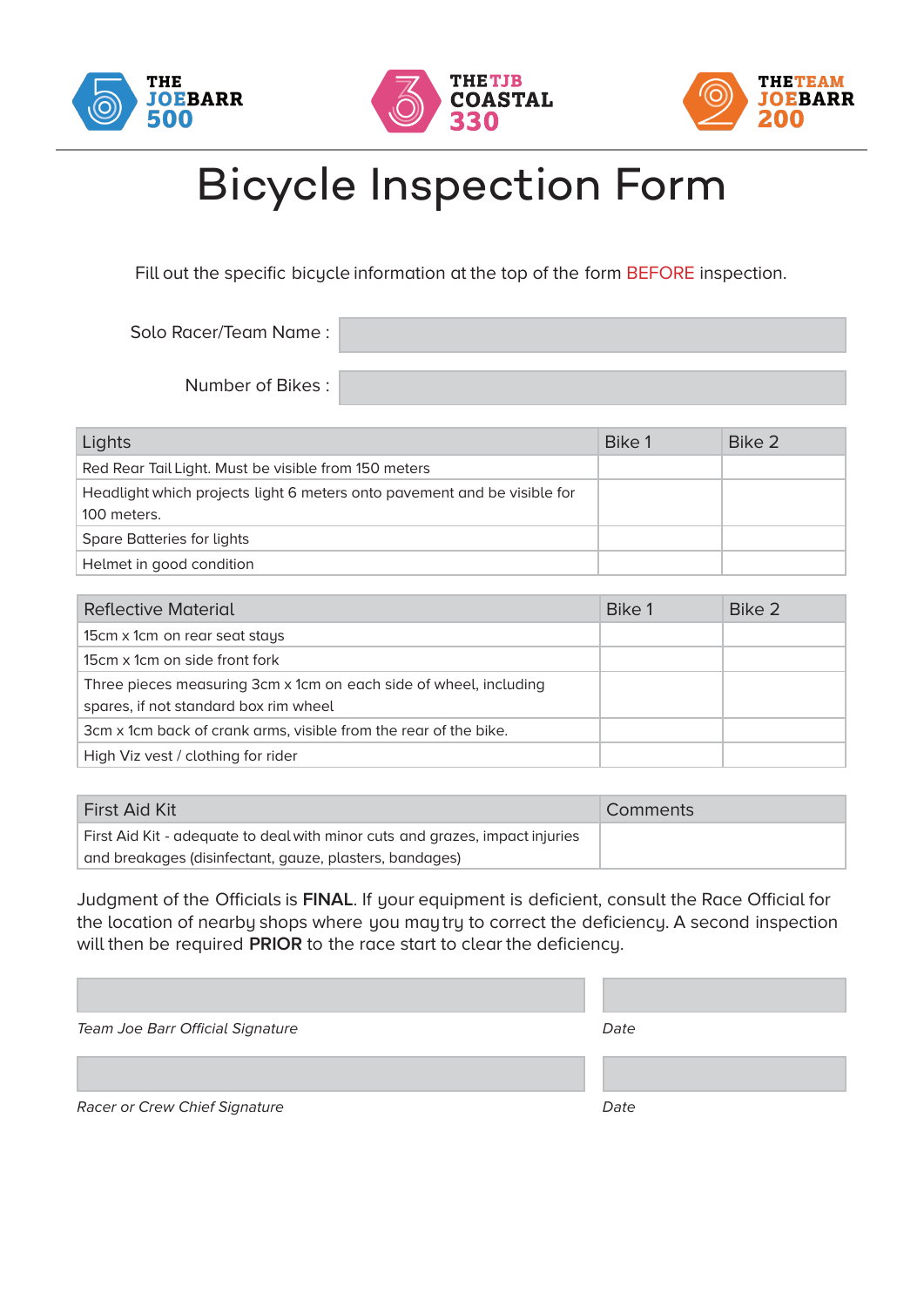





# Support Vehicle Form

Fill out the specific information at the top of the form BEFORE inspection.

| Racer/Team Name:                                                                                 |  |     |     |
|--------------------------------------------------------------------------------------------------|--|-----|-----|
| Vehicle Make and Model:                                                                          |  |     |     |
| Vehicle Registration No.:                                                                        |  |     |     |
| Windows, Mirrors, Visibility - All Vehicles                                                      |  | One | Two |
| Driver must have clear visibility through windscreen, both front side windows &<br>side mirrors. |  |     |     |
| Rear Window - No blind spots with mirrors                                                        |  |     |     |
| Caution Cyclist Ahead Sign and Rear Lights visible if rear racks and bikes attached              |  |     |     |
| High Viz Vests for all crew                                                                      |  |     |     |

| Vehicle Lights - All Vehicles   One | <b>Two</b> | Signage - All Vehicles                                   | One | Two |
|-------------------------------------|------------|----------------------------------------------------------|-----|-----|
| <b>Head Lights</b>                  |            | Vehicle signs with racer no. front<br>and sides and back |     |     |
| Rear Lights operational             |            |                                                          |     |     |
| Indicator Lights operational        |            |                                                          |     |     |
| Hazard Lights                       |            |                                                          |     |     |
| Reverse Lights                      |            |                                                          |     |     |

| Roof Lights - Follow and<br>Film/Media Vehicles | One | Two | Signage - Follow and Film/<br><b>Media Vehicles</b> | ∣One | Two |
|-------------------------------------------------|-----|-----|-----------------------------------------------------|------|-----|
| Amber roof light visible from 360               |     |     | Vehicle signs with racer no.                        |      |     |
| degrees. Vehicles 1.7m high or                  |     |     | Front and sides                                     |      |     |
| over - 1 lights                                 |     |     |                                                     |      |     |
| Spare amber light with bulb and                 |     |     | Caution Cyclist ahead (rear)                        |      |     |
| batteries (if required)                         |     |     |                                                     |      |     |

Judgement of the Officials is **FINAL**. If your equipment is deficient, consult the official for the location of nearby shops where you maytry to correct the deficiency. A second inspection will then be required **PRIOR** to the race start to clear the deficiency.

Team Joe Barr Official Signature data that the Date Date

Racer or Crew Chief Signature de and the Date of Date Date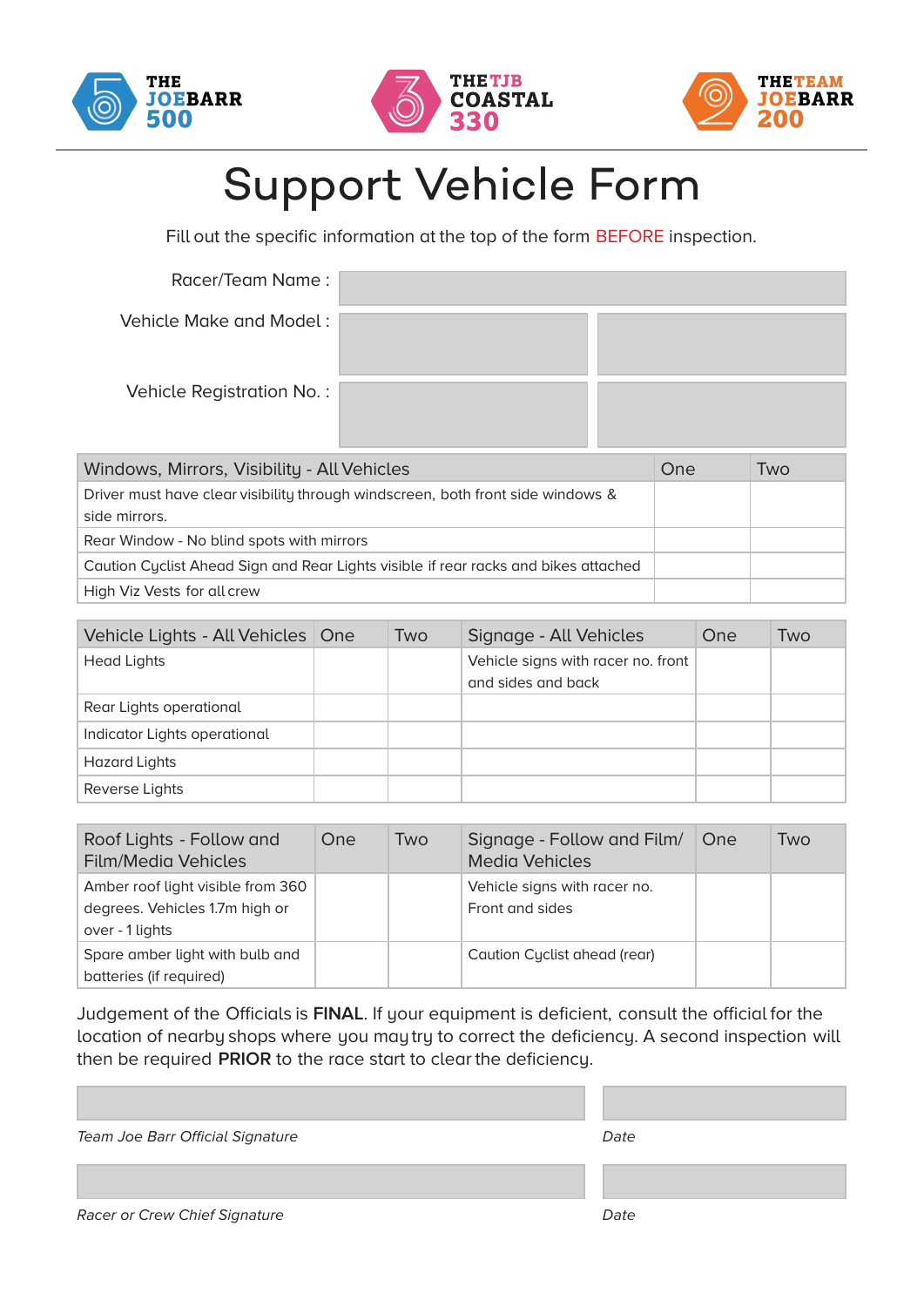





# Vehicle Insurance Form

#### PROOF OF VEHICLE INSURANCE (OR RENTAL AGREEMENT) MUST BE PROVIDED FOR INSPECTION

In consideration of the acceptance of participation in the Team Joe Barr Event, I hereby affirm that each motorised vehicle listed below to be used in the event is covered with at least the minimum insurance requirement of vehicle registration for each of the drivers.

| Team or Racer Name:     |  |
|-------------------------|--|
| <b>Vehicle 1</b>        |  |
| Vehicle Make and Model: |  |
| Registration No.:       |  |
| <b>Vehicle 2</b>        |  |
| Vehicle Make and Model: |  |
| Registration No.:       |  |

| Team Joe Barr Official Signature | Date |
|----------------------------------|------|
|                                  |      |
| Racer or Crew Chief Signature    | Date |

Copy of insurance CERTIFICATE or rental Agreement for each car MUST be availablefor inspection